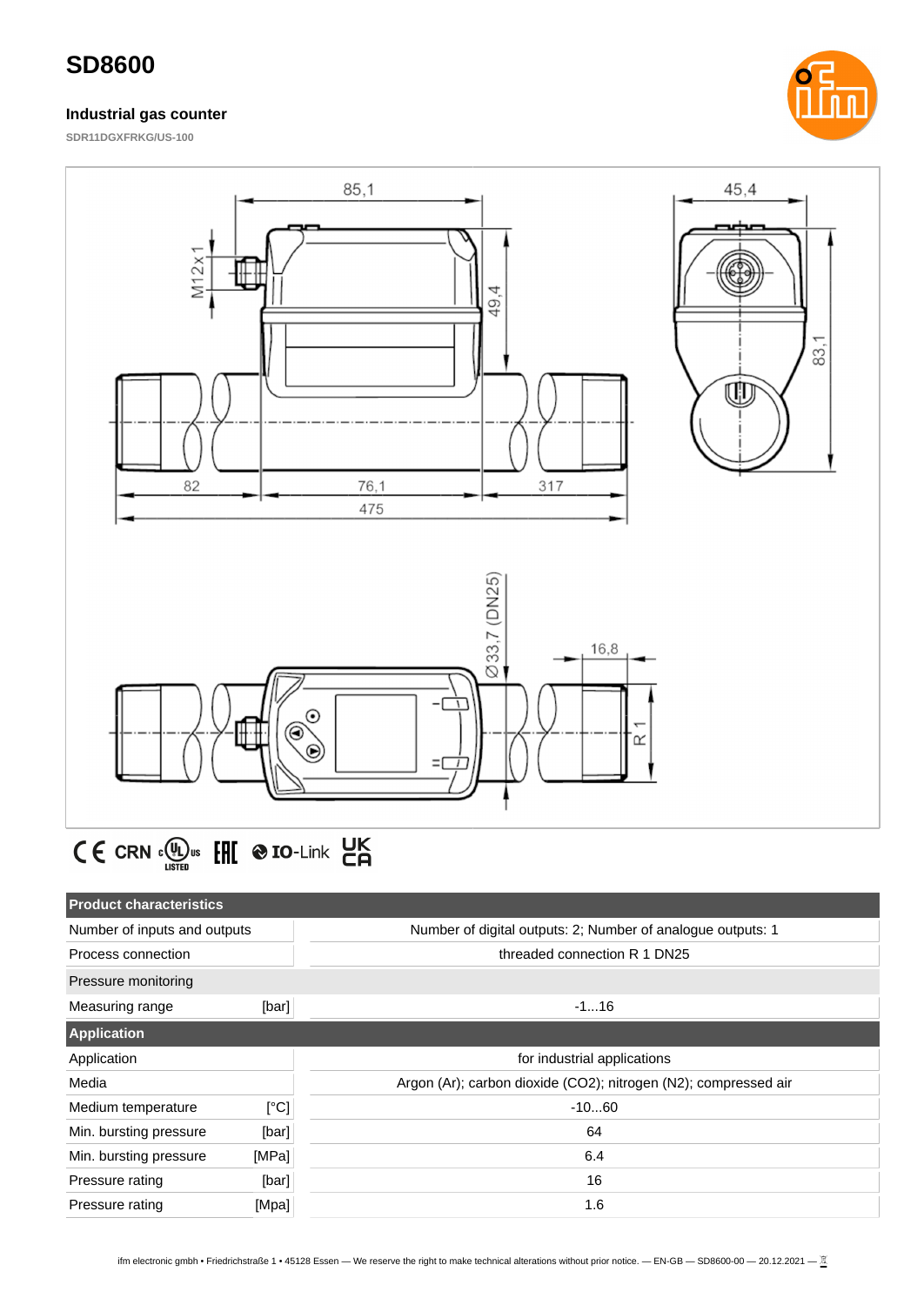### **Industrial gas counter**



| <b>Electrical data</b>                             |                                                                          |                                                                |                                                             |                            |  |
|----------------------------------------------------|--------------------------------------------------------------------------|----------------------------------------------------------------|-------------------------------------------------------------|----------------------------|--|
| Operating voltage                                  | [V]                                                                      | 1830 DC; (according to EN 50178 SELV/PELV)                     |                                                             |                            |  |
| Current consumption                                | [mA]                                                                     | ${}_{< 80}$                                                    |                                                             |                            |  |
| Protection class                                   |                                                                          | $\mathbf{III}$                                                 |                                                             |                            |  |
| Reverse polarity protection                        |                                                                          | yes                                                            |                                                             |                            |  |
| Power-on delay time                                | [s]                                                                      | 1                                                              |                                                             |                            |  |
| <b>Inputs / outputs</b>                            |                                                                          |                                                                |                                                             |                            |  |
| Number of inputs and outputs                       |                                                                          |                                                                | Number of digital outputs: 2; Number of analogue outputs: 1 |                            |  |
| <b>Inputs</b>                                      |                                                                          |                                                                |                                                             |                            |  |
| Inputs                                             |                                                                          | counter reset                                                  |                                                             |                            |  |
| <b>Outputs</b>                                     |                                                                          |                                                                |                                                             |                            |  |
| Output signal                                      | switching signal; analogue signal; pulse signal; IO-Link; (configurable) |                                                                |                                                             |                            |  |
| Electrical design                                  |                                                                          | PNP/NPN                                                        |                                                             |                            |  |
| Number of digital outputs                          |                                                                          | $\overline{2}$                                                 |                                                             |                            |  |
| Output function                                    |                                                                          |                                                                | normally open / normally closed; (parameterisable)          |                            |  |
| Max. voltage drop switching<br>output DC           | [V]                                                                      | 2.5                                                            |                                                             |                            |  |
| Permanent current rating of<br>switching output DC | [mA]                                                                     | 150; (per output)                                              |                                                             |                            |  |
| Number of analogue outputs                         |                                                                          | $\mathbf{1}$                                                   |                                                             |                            |  |
| Analogue current output                            | [mA]                                                                     | 420; (scalable)                                                |                                                             |                            |  |
| Max. load                                          | $[\Omega]$                                                               | 500                                                            |                                                             |                            |  |
| Pulse output                                       |                                                                          | consumed quantity meter                                        |                                                             |                            |  |
| Short-circuit protection                           |                                                                          | yes                                                            |                                                             |                            |  |
| Type of short-circuit<br>protection                |                                                                          | pulsed                                                         |                                                             |                            |  |
| Overload protection                                |                                                                          | yes                                                            |                                                             |                            |  |
| <b>Measuring/setting range</b>                     |                                                                          |                                                                |                                                             |                            |  |
| Measuring range                                    |                                                                          | 143750 l/min                                                   | $0.4103.7$ m/s                                              | $0.8225$ m <sup>3</sup> /h |  |
| 04500 l/min<br>Display range                       |                                                                          |                                                                | $0124.4$ m/s                                                | 0270 m <sup>3</sup> /h     |  |
| Resolution                                         |                                                                          | 2 l/min<br>$0.1$ m/s<br>$0.1 \text{ m}^3/h$                    |                                                             |                            |  |
| Set point SP                                       |                                                                          | $0.9103.7$ m/s<br>323749 l/min<br>1.9224.9 m <sup>3</sup> /h   |                                                             |                            |  |
| Reset point rP                                     |                                                                          | 143730 l/min<br>$0.4103.2$ m/s<br>$0.8223.8$ m <sup>3</sup> /h |                                                             |                            |  |
| Analogue start point ASP                           |                                                                          | 03000 l/min<br>$083$ m/s<br>$0180$ m <sup>3</sup> /h           |                                                             |                            |  |
| Analogue end point AEP                             |                                                                          | 7503750 l/min<br>45225 m <sup>3</sup> /h<br>20.7103.7 m/s      |                                                             |                            |  |
| Low flow cut-off LFC                               |                                                                          | 440 l/min<br>$0.11.1$ m/s<br>$0.32.4$ m <sup>3</sup> /h        |                                                             |                            |  |
| In steps of                                        |                                                                          | $1$ l/min<br>$0.1$ m/s<br>$0.1 \text{ m}^3/h$                  |                                                             |                            |  |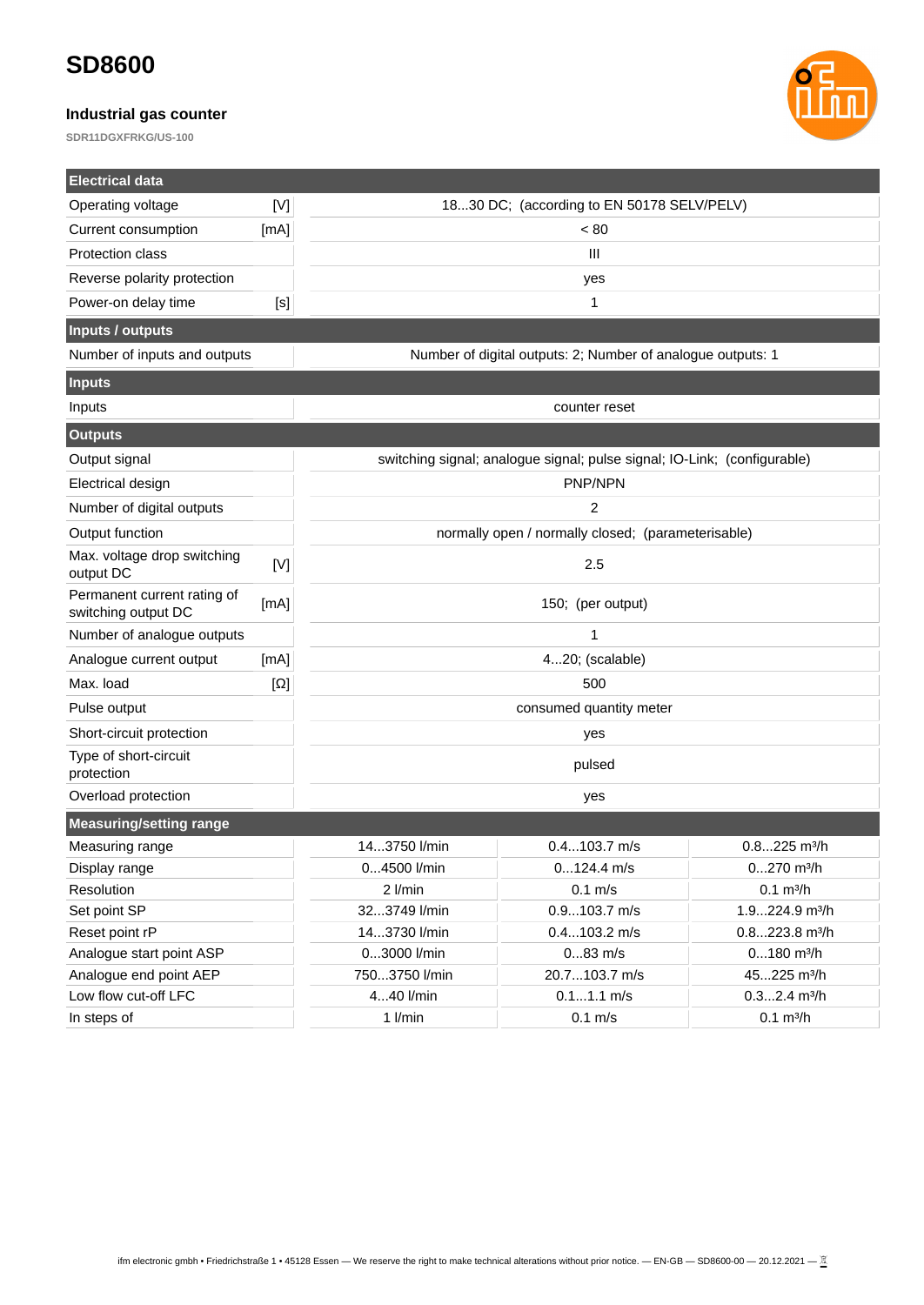### **Industrial gas counter**



| Pressure monitoring                                 |       |                                                         |                                                                          |  |
|-----------------------------------------------------|-------|---------------------------------------------------------|--------------------------------------------------------------------------|--|
| Measuring range                                     | [bar] |                                                         | $-116$                                                                   |  |
| Display range                                       | [bar] | $-120$                                                  |                                                                          |  |
| Resolution                                          | [bar] |                                                         | 0.05                                                                     |  |
| Set point SP                                        | [bar] |                                                         | $-0.9216$                                                                |  |
| Reset point rP                                      | [bar] |                                                         | $-115.92$                                                                |  |
| Analogue start point                                | [bar] | $-112.8$                                                |                                                                          |  |
| Analogue end point                                  | [bar] |                                                         | 2.216                                                                    |  |
| In steps of                                         | [bar] | 0.01                                                    |                                                                          |  |
| Volumetric flow quantity monitoring                 |       |                                                         |                                                                          |  |
| Measuring range                                     |       | 0100000000 m <sup>3</sup>                               | 0353146667.2 scf                                                         |  |
| Display range                                       |       | 0100000000 m <sup>3</sup>                               | 0353146667.2 scf                                                         |  |
| Set point SP                                        |       | 0.00110000000 m <sup>3</sup>                            | 0.05353146667.2 scf                                                      |  |
| Pulse value                                         |       | 0.00110000000 m <sup>3</sup>                            | 0.05353146667.2 scf                                                      |  |
| In steps of                                         |       | $0.0001$ m <sup>3</sup>                                 | $0.005$ scf                                                              |  |
| Pulse length                                        | $[<]$ |                                                         | 0.0072                                                                   |  |
| Temperature monitoring                              |       |                                                         |                                                                          |  |
| Measuring range                                     |       | $-1060$ °C                                              | 14140 °F                                                                 |  |
| Display range                                       |       | $-2474$ °C                                              | $-11.2165.2$ °F                                                          |  |
| Resolution                                          |       | 0.2 °C                                                  | 0.5 °F                                                                   |  |
| Set point SP                                        |       | -9.760 °C                                               | 14.6140 °F                                                               |  |
| Reset point rP                                      |       | $-1059.7 °C$                                            | 14139.4 °F                                                               |  |
| Analogue start point                                |       | $-1046$ °C                                              | 14114.8 °F                                                               |  |
| Analogue end point                                  |       | 460 °C                                                  | 39.2140 °F                                                               |  |
| In steps of                                         |       | 0.1 °C                                                  | 0.1 °F                                                                   |  |
| <b>Accuracy / deviations</b>                        |       |                                                         |                                                                          |  |
| Temperature coefficient                             | [1/K] |                                                         | ± 0,07 % MW                                                              |  |
| Accuracy (in the measuring<br>range)                |       | $\pm$ (6 % MW + 0,6 % MEW); at medium temperature 23 °C |                                                                          |  |
| Repeatability                                       |       | $\pm$ (0,4 % MW + 0,1 % MEW)                            |                                                                          |  |
| Pressure monitoring                                 |       |                                                         |                                                                          |  |
| Repeatability<br>[% of the final value]             |       |                                                         | ± 0,2                                                                    |  |
| Characteristics deviation<br>[% of the final value] |       |                                                         | $\leq \pm 0.5$ ; (BFSL = Best Fit Straight Line)                         |  |
| Greatest TEMPCO of the span<br>[% MEW / 10 K]       |       |                                                         | ± 0,3                                                                    |  |
| Greatest TEMPCO of the zero<br>point                |       |                                                         | ± 0,1                                                                    |  |
| [% MEW / 10 K]                                      |       |                                                         |                                                                          |  |
| Temperature monitoring                              |       |                                                         |                                                                          |  |
| Accuracy                                            | [K]   |                                                         | $\pm$ 0,5; (medium flow in the limit area of the flow measurement range) |  |
| <b>Response times</b>                               |       |                                                         |                                                                          |  |
| Response time                                       | [S]   |                                                         | $0.1;$ (dAP = 0)                                                         |  |
| Damping for the switching                           |       |                                                         |                                                                          |  |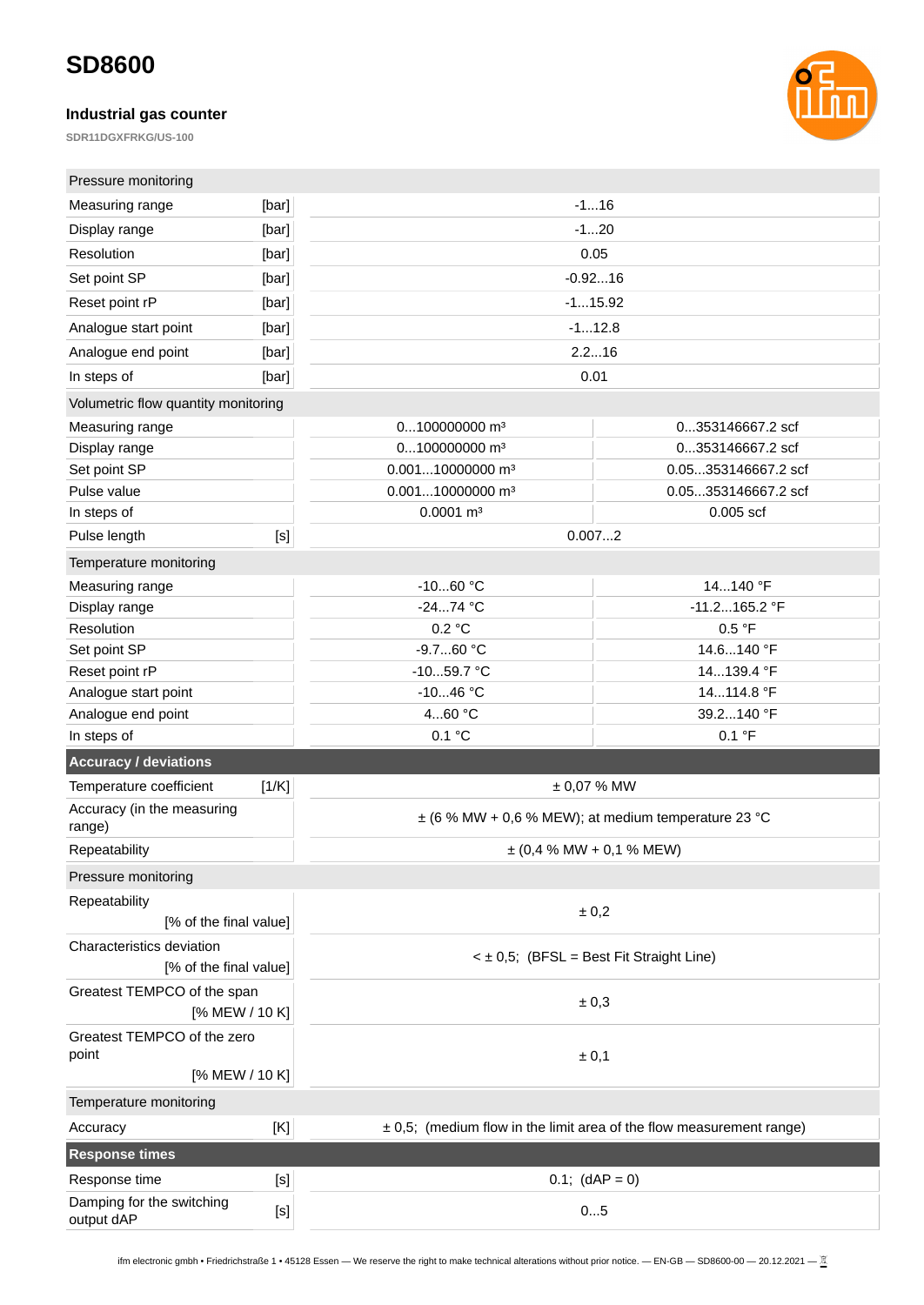### **Industrial gas counter**



| Pressure monitoring          |         |                                                                                                                                                   |                       |  |
|------------------------------|---------|---------------------------------------------------------------------------------------------------------------------------------------------------|-----------------------|--|
| Response time                | $[<]$   | 0.05                                                                                                                                              |                       |  |
| Temperature monitoring       |         |                                                                                                                                                   |                       |  |
| Dynamic response T05 / T09   | [S]     | $TO9 = 0,5$                                                                                                                                       |                       |  |
| Software / programming       |         |                                                                                                                                                   |                       |  |
| Parameter setting options    |         | hysteresis / window; normally open / normally closed; current/pulse<br>output; display can be rotated and switched off; Display unit; totaliser   |                       |  |
| <b>Interfaces</b>            |         |                                                                                                                                                   |                       |  |
| Communication interface      |         | IO-Link                                                                                                                                           |                       |  |
| Transmission type            |         | COM2 (38,4 kBaud)                                                                                                                                 |                       |  |
| IO-Link revision             |         | 1.1                                                                                                                                               |                       |  |
| <b>SDCI</b> standard         |         | IEC 61131-9 CDV                                                                                                                                   |                       |  |
| Profiles                     |         | Digital Measuring Sensor (0x800A), Identification and Diagnosis (0x4000)                                                                          |                       |  |
| SIO mode                     |         | yes                                                                                                                                               |                       |  |
| Required master port type    |         | Α                                                                                                                                                 |                       |  |
| Process data analogue        |         | 8                                                                                                                                                 |                       |  |
| Process data binary          |         | $\overline{2}$                                                                                                                                    |                       |  |
| Min. process cycle time      | [ms]    | 7.2                                                                                                                                               |                       |  |
| <b>Supported DeviceIDs</b>   |         | Type of operation                                                                                                                                 | DeviceID              |  |
|                              |         | Default                                                                                                                                           | 868                   |  |
| <b>Operating conditions</b>  |         |                                                                                                                                                   |                       |  |
| Ambient temperature          | [°C]    | 060                                                                                                                                               |                       |  |
| Storage temperature          | [°C]    | $-2085$                                                                                                                                           |                       |  |
| Max. relative air humidity   | [%]     | 90                                                                                                                                                |                       |  |
| Protection                   |         | IP 65; IP 67                                                                                                                                      |                       |  |
| <b>Tests / approvals</b>     |         |                                                                                                                                                   |                       |  |
| <b>EMC</b>                   |         | DIN EN 60947-5-9                                                                                                                                  |                       |  |
|                              |         | model number                                                                                                                                      | 003TG                 |  |
|                              |         | accuracy class<br>maximum allowable error                                                                                                         | L,<br>±7%FS           |  |
| CPA approval                 |         | $Q$ (min)                                                                                                                                         | $0,8 \text{ m}^3/h$   |  |
|                              |         | Q(t)                                                                                                                                              |                       |  |
|                              |         | $Q$ (max)                                                                                                                                         | 225 m <sup>3</sup> /h |  |
| Vibration resistance         |         | DIN EN 68000-2-6                                                                                                                                  | 5 g (102000 Hz)       |  |
| <b>MTTF</b>                  | [years] | 183                                                                                                                                               |                       |  |
| UL approval                  |         | UL Approval no.                                                                                                                                   | 1012                  |  |
|                              |         | File number UL                                                                                                                                    | E174189               |  |
| Pressure Equipment Directive |         | Sound engineering practice; can be used for stable gases fluid group 2                                                                            |                       |  |
| <b>Mechanical data</b>       |         |                                                                                                                                                   |                       |  |
| Weight                       | [g]     | 1609                                                                                                                                              |                       |  |
| <b>Materials</b>             |         | PBT+PC-GF30; PPS GF40; stainless steel (1.4301 / 304); stainless steel<br>(1.4305 / 303); steel (1.5523) galvanised; 2.0401 (brass / CW614N); FKM |                       |  |
| Materials (wetted parts)     |         | stainless steel (1.4301 / 304); stainless steel (1.4305 / 303); FKM;<br>ceramics glass passivated; PPS GF40; Al2O3 (ceramics); acrylate           |                       |  |
| Process connection           |         | threaded connection R 1 DN25                                                                                                                      |                       |  |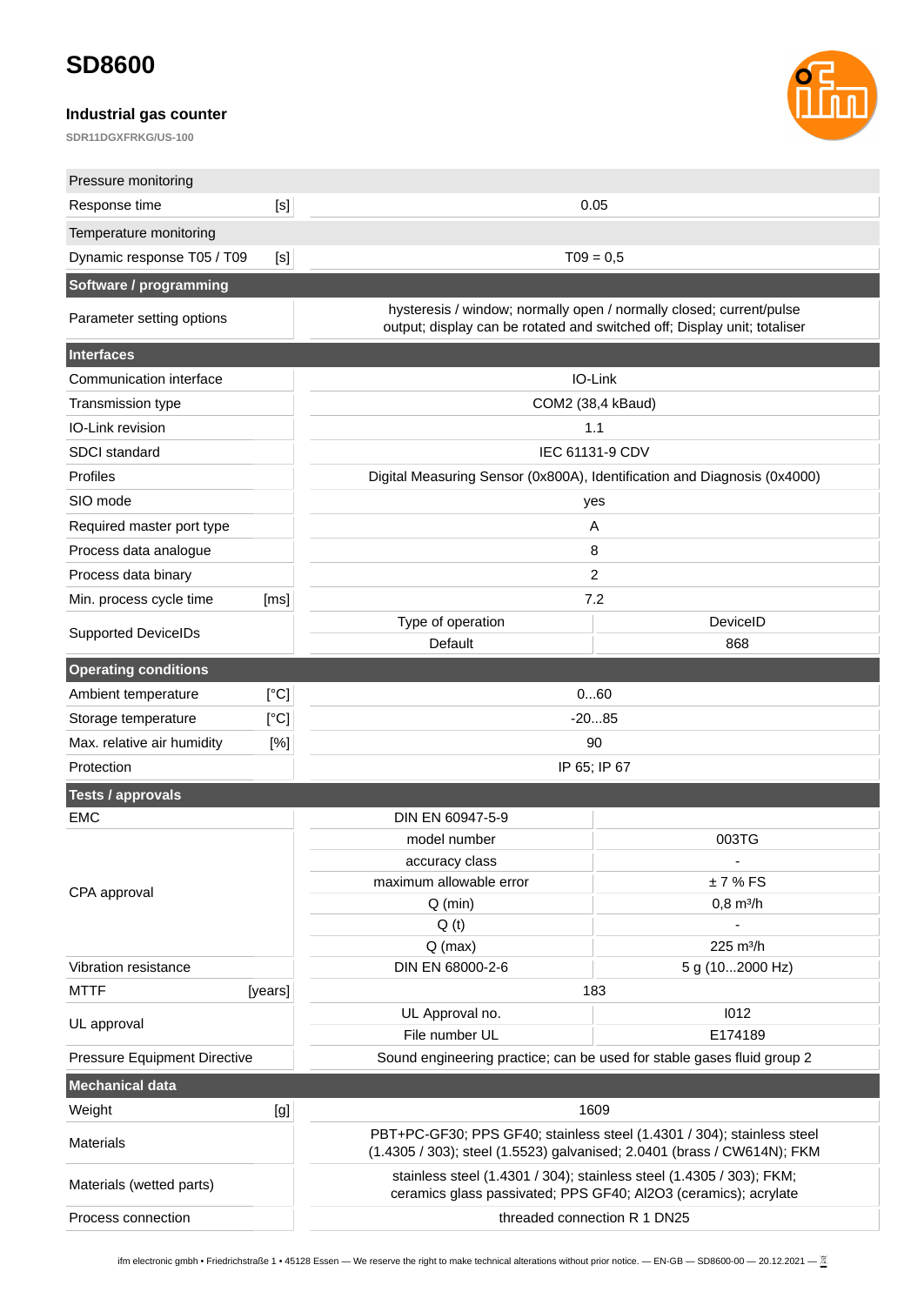### **Industrial gas counter**



| <b>Displays / operating elements</b> |                                                                   |                                                                                         |
|--------------------------------------|-------------------------------------------------------------------|-----------------------------------------------------------------------------------------|
| <b>Display</b>                       |                                                                   | colour display 1,44", 128 x 128 pixels                                                  |
|                                      |                                                                   | 2 x LED, yellow                                                                         |
| <b>Remarks</b>                       |                                                                   |                                                                                         |
|                                      | $MW = measured value$                                             |                                                                                         |
| Remarks                              | $MEW = Find$ value of the measuring range                         |                                                                                         |
|                                      | Standard conditions: 1013.25 mbar / 15 °C / 0 % relative humidity |                                                                                         |
|                                      |                                                                   | For information about installation and operation please see the operating instructions. |
| Pack quantity                        | 1 pcs.                                                            |                                                                                         |
| <b>Electrical connection</b>         |                                                                   |                                                                                         |
| Connector: 1 x M12                   |                                                                   |                                                                                         |
| $\ddot{\bullet}$                     |                                                                   |                                                                                         |